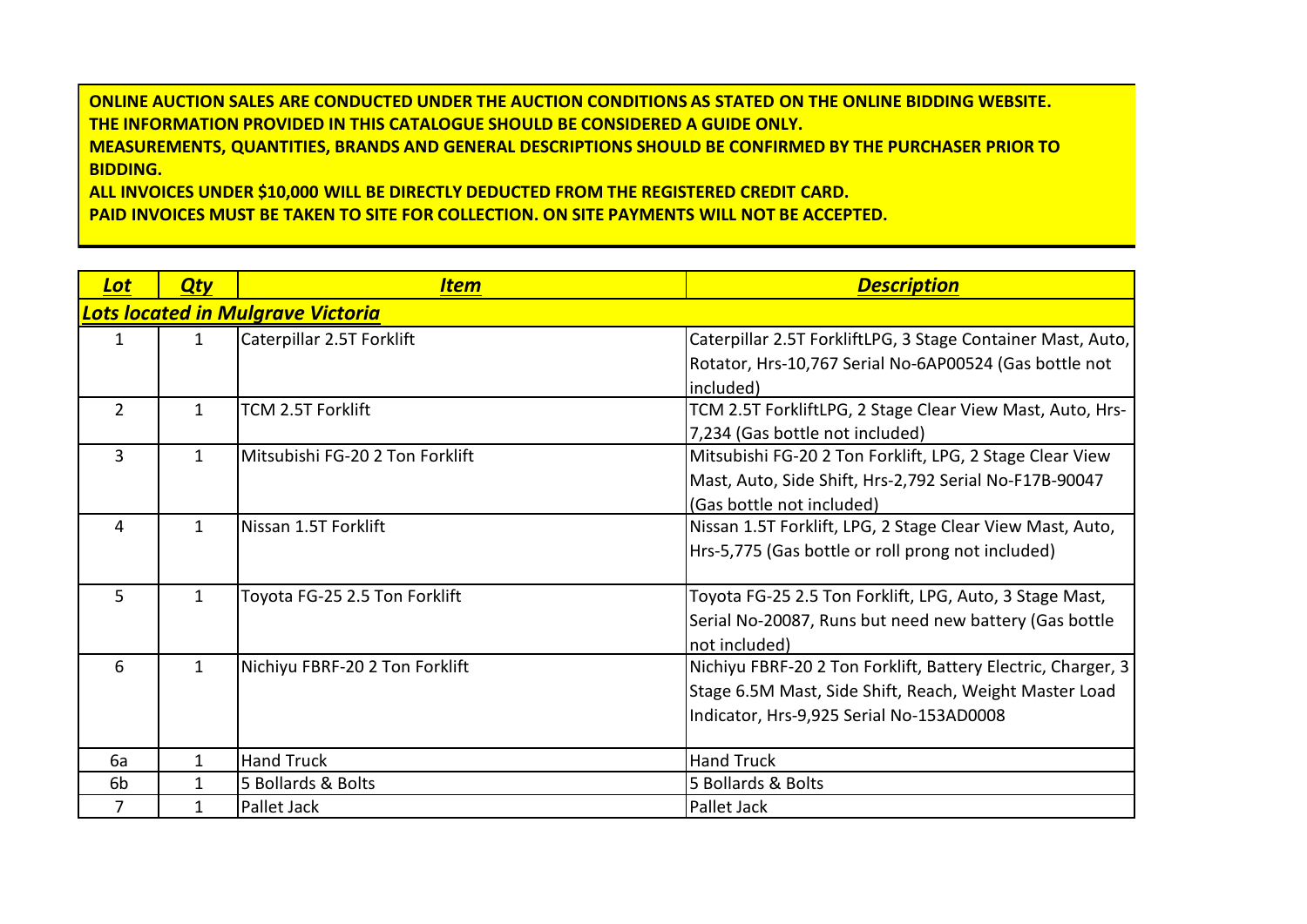| 8               | $\mathbf{1}$ | Pallet Jack                               | Pallet Jack                                               |
|-----------------|--------------|-------------------------------------------|-----------------------------------------------------------|
| 9               | 1            | Pallet Jack                               | Pallet Jack                                               |
| 10              | 1            | Pallet Jack                               | Pallet Jack                                               |
| 11              | $\mathbf{1}$ | <b>Carton Strapping Machine</b>           | <b>Carton Strapping Machine</b>                           |
| 12              | $\mathbf{1}$ | Heidelberg Cylinder Press                 | Heidelberg Cylinder Press 720x520mm, Inker Removed,       |
|                 |              |                                           | Safety Guard Fitted, Serial No-5721 (Cutting & Creasing   |
|                 |              |                                           | only)                                                     |
| 13              | $\mathbf{1}$ | Lightweight Furniture Stock               | Lightweight Furniture Stock                               |
| 14              | 2            | 4 Drawer Filing Cabinet                   | 4 Drawer Filing Cabinet                                   |
| 15              | $\mathbf{1}$ | Wohlenberg 180 Guillotine                 | Wohlenberg 180 Guillotine, Microcut Controller, Air       |
|                 |              |                                           | Table, Safety Guards, 180cm Max Cutting Width, Serial No- |
|                 |              |                                           | 2926-004                                                  |
| 16              | $\mathbf{1}$ | Clamshell Platen 1650 x 1300mm            | Clamshell Platen 1650 x 1300mm, Chinese, Safety           |
|                 |              |                                           | Screens, Central Lubrication, Control Console             |
| 17              | 1            | Alemlube Air Hose Reel                    | Alemlube Air Hose Reel                                    |
| 19              | $\mathbf{1}$ | Allweld Stock Ladder                      | Allweld Stock Ladder, Aluminum, Mobile Castors, Hand      |
|                 |              |                                           | Rails                                                     |
| 20              | $\mathbf{1}$ | Jucai Air Compressor                      | Jucai Air Compressor V-Twin Cylinder, 240V (2011)         |
| 21              | 1            | Steel Mobile Step Ladder                  | Steel Mobile Step Ladder                                  |
| 22              | $\mathbf{1}$ | Kongsberg XL-22 Cutting Table             | Kongsberg XL-22 Cutting Table, CNC Control, Flexi Head    |
|                 |              |                                           | Cutter, Computer Control                                  |
| 23              | $\mathbf{1}$ | Mobile Workbench on Castors 1600 x 1200mm | Mobile Workbench on Castors 1600 x 1200mm                 |
| 24              | 1            | Mobile Workbench on Castors 2000 x 1100mm | Mobile Workbench on Castors 2000 x 1100mm                 |
| 25              | $\mathbf{1}$ | Desk & Chair with 3 Drawer Storage Unit   | Desk & Chair with 3 Drawer Storage Unit (no contents)     |
|                 |              |                                           |                                                           |
| 25a             | $\mathbf{1}$ | Wall Fan                                  | <b>Wall Fan</b>                                           |
| 25 <sub>b</sub> | 1            | East West Tippler Bin                     | East West Tippler Bin                                     |
| 26              | $\mathbf{1}$ | Amrap Pallet Wrapper                      | Amrap Pallet Wrapper                                      |
| 27              | $\mathbf{1}$ | Liberty Hot Melt Unit & Nozzle            | Liberty Hot Melt Unit & Nozzle                            |
| 28              | $\mathbf{1}$ | Liberty Hot Melt Unit & Nozzle            | Liberty Hot Melt Unit & Nozzle                            |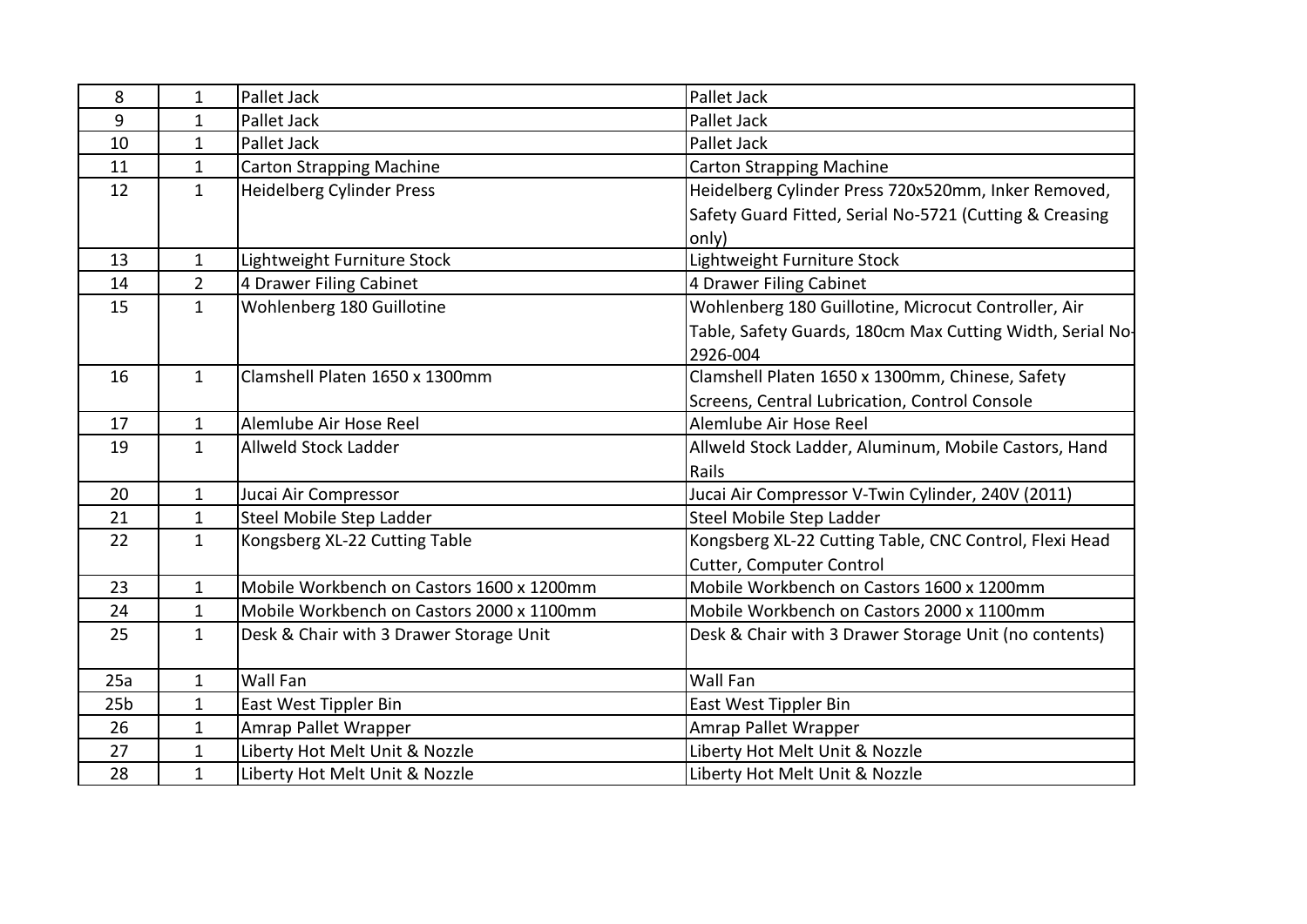| 29              | $\mathbf{1}$ | Smooth Bonwell Mounting Machine                    | Smooth Bonwell Mounting Machine Model-FH-1600             |
|-----------------|--------------|----------------------------------------------------|-----------------------------------------------------------|
|                 |              |                                                    | Single Sided Laminator, Serial No-14-940 (7/2014) with    |
|                 |              |                                                    | Drums of Adhesive                                         |
| 30              | $\mathbf{1}$ | Steel 6' 2 Door Storage Cabinet                    | Steel 6' 2 Door Storage Cabinet                           |
| 31              | $\mathbf{1}$ | Steel 6' 2 Door Storage Cabinet                    | Steel 6' 2 Door Storage Cabinet                           |
| 32              | $\mathbf{1}$ | Eterna 1620 Auto Platen                            | Eterna 1620 Auto Platen, Semi Automatic Flat Bed Die      |
|                 |              |                                                    | Cutter Model-SA 1620S Serial No-EAO-7618 (2008) Max       |
|                 |              |                                                    | Sheet Size 1620 x 1200mm and workbench                    |
| 33              | $\mathbf{1}$ | Forklift Slippers 1.55m 3 Ton                      | Forklift Slippers 1.55m 3 Ton                             |
| 34              | $\mathbf{1}$ | 5 x Banks Steel Multi Door Clothes Lockers         | 5 x Banks Steel Multi Door Clothes Lockers                |
| 35              | $\mathbf{1}$ | <b>Pallet Racking Cross Members</b>                | <b>Pallet Racking Cross Members</b>                       |
| 36              | $\mathbf{1}$ | Champion 37Kw Compressor                           | Champion 37Kw Compressor Packaged Style Model-CSE-        |
|                 |              |                                                    | 37 Serial No-21198 (2010) 50 HP                           |
| 37              | $\mathbf{1}$ | Champion 18 Kw Compressor                          | Champion 18 Kw Compressor Packaged Style Model-CSF-       |
|                 |              |                                                    | 18 Serial No-5885 (1997) 25 HP Hrs-38,771                 |
| 38              | $\mathbf{1}$ | Champion 22 Kw Compressor                          | Champion 22 Kw Compressor, Packaged Style Model-CSF-      |
|                 |              |                                                    | 22 Serial No-9328 (2005) 30 HP, Hrs-30,870                |
| 39              | $\mathbf{1}$ | NED 480 Air Dryer                                  | NED 480 Air Dryer Refrigerated Style, 16 Bar, (2016) with |
|                 |              |                                                    | 2 x Airflux Line Filters                                  |
| 40              | $\mathbf{1}$ | Fusheng Steel 2.2m (2017) Air Receiver             | Fusheng Steel 2.2m (2017) Air Receiver                    |
| 41              | $\mathbf{1}$ | Steel 2.2m (2005) Air Receiver                     | Steel 2.2m (2005) Air Receiver                            |
| 42              | $\mathbf{1}$ | Steel 4 Tyre Drum Trolley                          | Steel 4 Tyre Drum Trolley                                 |
| 43              | $\mathbf 1$  | Industrial Portable V-Twin Cylinder Air Compressor | Industrial Portable V-Twin Cylinder Air Compressor        |
| 44              | $\mathbf{1}$ | <b>TTi Pedestal Drill</b>                          | TTi Pedestal Drill 16mm Step Cone Pulley Drive, Damage    |
|                 |              |                                                    | to Lid Cover                                              |
| 45              | $\mathbf{1}$ | <b>Rule Bending Press</b>                          | <b>Rule Bending Press</b>                                 |
| 45a             | $\mathbf{1}$ | <b>Rule Bending Press</b>                          | <b>Rule Bending Press</b>                                 |
| 45 <sub>b</sub> | $\mathbf{1}$ | <b>Rule Bending Press</b>                          | <b>Rule Bending Press</b>                                 |
| 45c             | $\mathbf{1}$ | <b>Rule Bending Press</b>                          | <b>Rule Bending Press</b>                                 |
| 46              | $\mathbf{1}$ | <b>Assorted Cutting Rule Stock</b>                 | <b>Assorted Cutting Rule Stock</b>                        |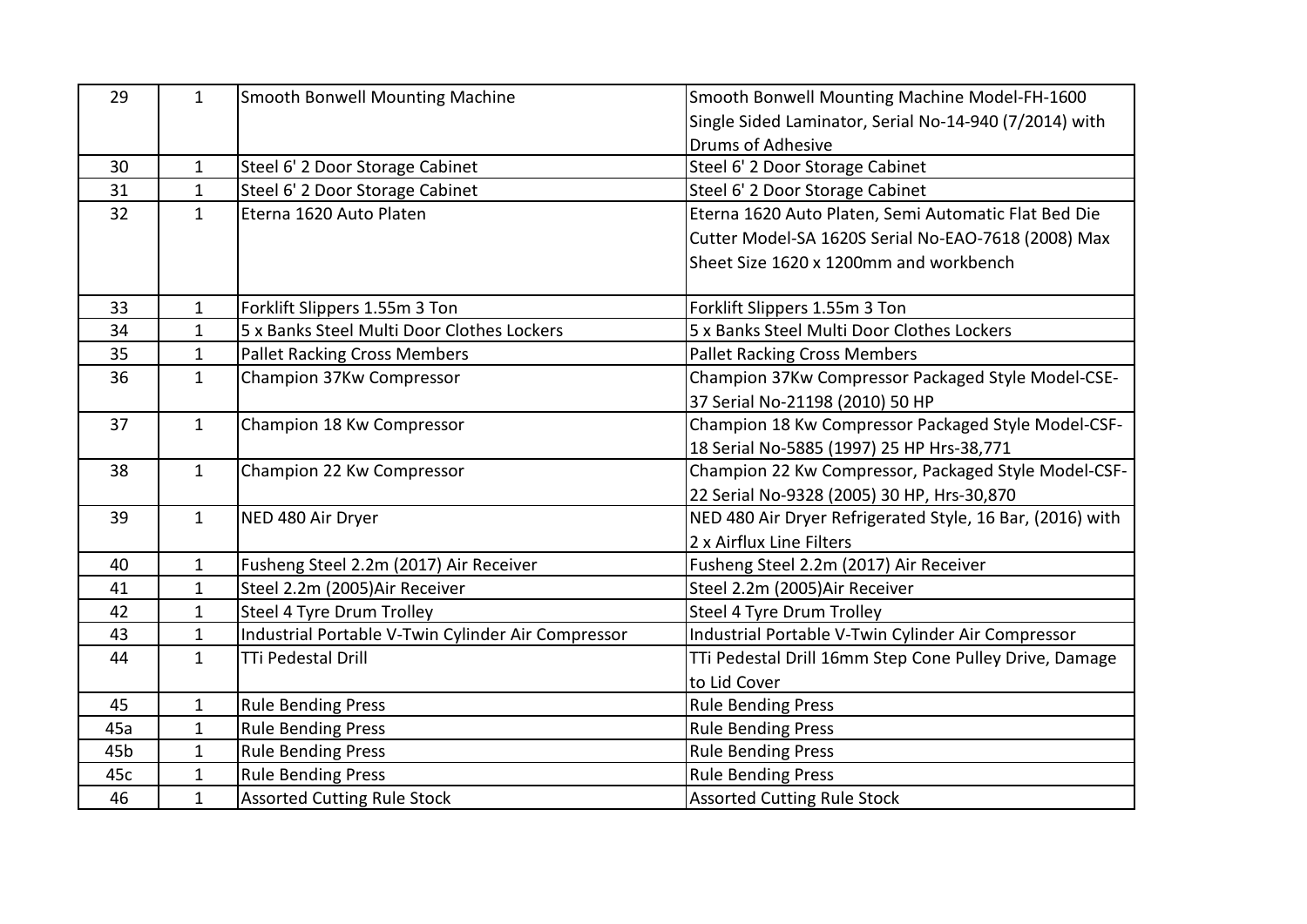| 47  | $\mathbf{1}$ | <b>CNC Rule Bending Machine</b>                | CNC Rule Bending Machine Computer Automated Model-         |
|-----|--------------|------------------------------------------------|------------------------------------------------------------|
|     |              |                                                | BB-016 Steel Rule Bending Machine Serial No-BB-09204       |
|     |              |                                                | (2009) with Auto Cassette Material Dispenser               |
|     |              |                                                |                                                            |
| 48  | $\mathbf{1}$ | <b>Forme Marking Table</b>                     | Forme Marking Table Steel Framed 2400 x 1500 x 880mm       |
|     |              |                                                | H with 25mm Solid Steel Top                                |
| 49  | $\mathbf{1}$ | Dawn 5" Vice                                   | Dawn 5" Vice                                               |
| 50  | $\mathbf{1}$ | <b>Steel 4 Drawer Filing Cabinet</b>           | <b>Steel 4 Drawer Filing Cabinet</b>                       |
| 51  | $\mathbf{1}$ | <b>Pallet Racking</b>                          | Pallet Racking, Assorted Uprights & Cross Members          |
| 52  | $\mathbf{1}$ | Herless 1300mm Guillotine                      | Herless 1300mm Guillotine Sheetmetal, Treadle Control      |
|     |              |                                                |                                                            |
| 53  | $\mathbf{1}$ | Josting 3200mm Guillotine                      | Josting 3200mm Guillotine Model-EFS-3200S Packaging        |
|     |              |                                                | Guillotine, CNC Control Console, Air Table, Safety Guards, |
|     |              |                                                | Serial No-10965 (2001)                                     |
| 53a | $\mathbf{1}$ | Ausjet 1.6m Laminator                          | Ausjet 1.6m Laminator                                      |
| 54  | $\mathbf{1}$ | Work Bench                                     | Work Bench Mobile, 2400 x 1200mm                           |
| 55  | $\mathbf{1}$ | <b>Strapping Dereeler &amp; Crimping Tools</b> | <b>Strapping Dereeler &amp; Crimping Tools</b>             |
| 56  | $\mathbf{1}$ | <b>FBW Pallet Wrapper</b>                      | <b>FBW Pallet Wrapper</b>                                  |
| 57  | $\mathbf{1}$ | Strata Air Hose Reel                           | Strata Air Hose Reel                                       |
| 58  | $\mathbf{1}$ | Straight Line Cutter 3200mm                    | Straight Line Cutter 3200mm, Industrial Style, Pneumatic   |
|     |              |                                                |                                                            |
| 59  | $\mathbf{1}$ | <b>Hills Stock Ladder</b>                      | Hills Stock Ladder Aluminum, Mobile Castors, Hand Rails    |
|     |              |                                                |                                                            |
| 60  | $\mathbf{1}$ | Work Bench on Castors, 1200 x 2400mm           | Work Bench on Castors, 1200 x 2400mm                       |
| 61  | 1            | Work Bench on Castors, 1200 x 2400mm           | Work Bench on Castors, 1200 x 2400mm                       |
| 62  | $\mathbf{1}$ | Steel 6' 2 Door Storage Cabinet                | Steel 6' 2 Door Storage Cabinet                            |
| 63  | $\mathbf{1}$ | Macropower Clean Energy Conditioner            | Macropower Clean Energy Conditioner, 140 Kva, 415v         |
|     |              |                                                | Serial No-1110007M (to be disconnected by a qualified      |
|     |              |                                                | electrian)                                                 |
| 64  | $\mathbf{1}$ | Macropower Clean Energy Conditioner            | Macropower Clean Energy Conditioner, 140 Kva, 415v         |
|     |              |                                                | Serial No-1110009M (to be disconnected by a qualified      |
|     |              |                                                | electrian)                                                 |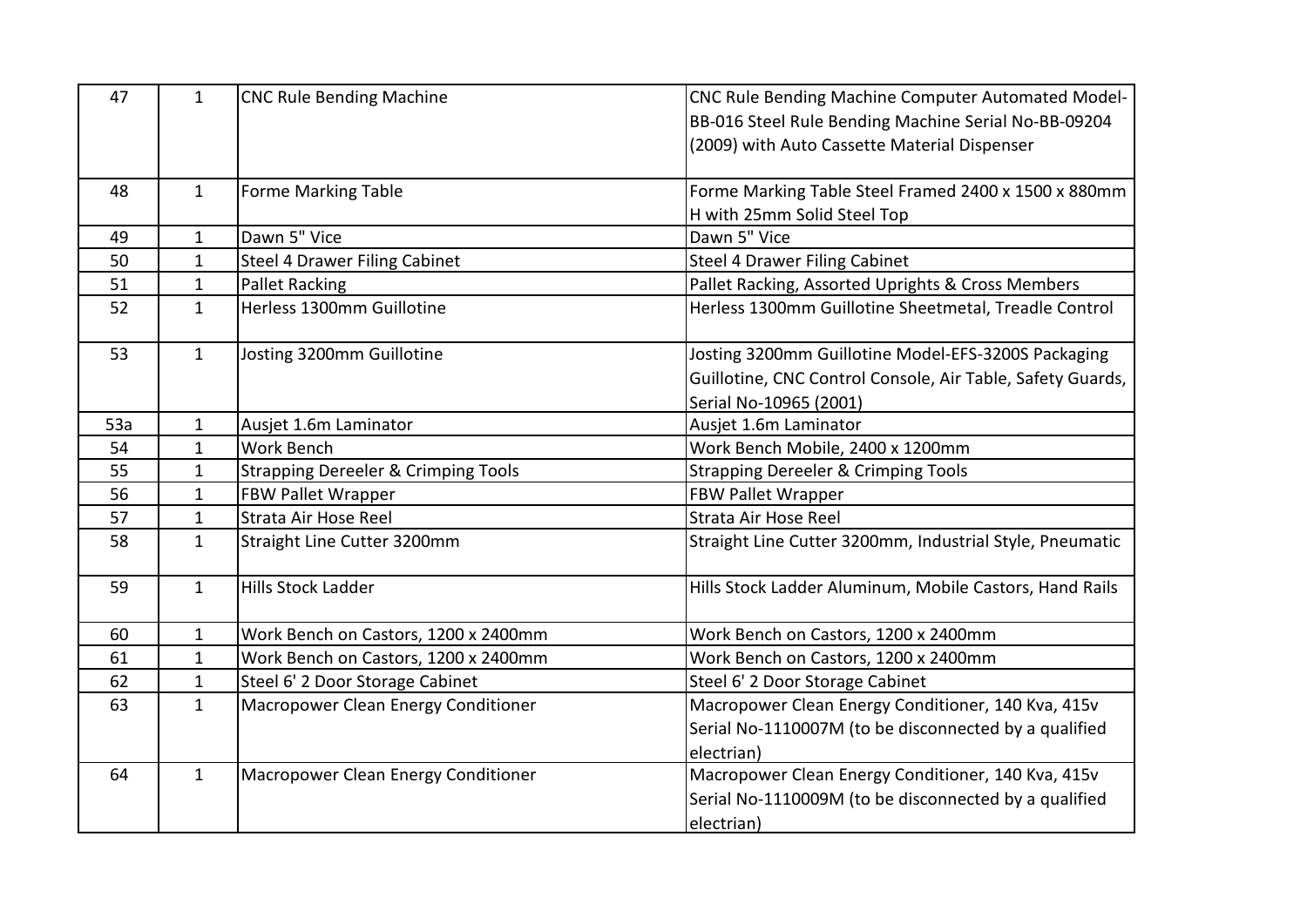| 65  | $\mathbf{1}$ | Steel 6' 2 Door Storage Cabinet      | Steel 6' 2 Door Storage Cabinet                          |
|-----|--------------|--------------------------------------|----------------------------------------------------------|
| 66  | $\mathbf{1}$ | Steel 6' 2 Door Storage Cabinet      | Steel 6' 2 Door Storage Cabinet                          |
| 67  | $\mathbf{1}$ | Steel 6' 2 Door Storage Cabinet      | Steel 6' 2 Door Storage Cabinet                          |
| 68  | $\mathbf{1}$ | Steel 6' 2 Door Storage Cabinet      | Steel 6' 2 Door Storage Cabinet                          |
| 69  | $\mathbf{1}$ | Werber 2.2m Stock Ladder             | Werber 2.2m Aluminium Stock Ladder with Hand Rails       |
|     |              |                                      |                                                          |
| 70  | $\mathbf{1}$ | Plastic 4 Wheel Utility Trolley      | Plastic 4 Wheel Utility Trolley                          |
| 71  | $\mathbf{1}$ | Work Bench on Castors, 1200 x 2400mm | Work Bench on Castors, 1200 x 2400mm                     |
| 72  | $\mathbf{1}$ | Fuji UVIstar II 5M Printer           | Fuji UVIstar II 5M PrinterRoll to Roll Format, RIP, YOM- |
|     |              |                                      | 2011                                                     |
| 73  | $\mathbf{1}$ | Macropower Clean Energy Conditioner  | Macropower Clean Energy Conditioner 140 Kva, 415v        |
|     |              |                                      | Serial No-1110008M (to be disconnected by a qualified    |
|     |              |                                      | electrian)                                               |
| 74  | $\mathbf{1}$ | Rapid Access Door 3.6m x 3.4M H      | Rapid Access Door 3.6m x 3.4M H                          |
| 75  | $\mathbf{1}$ | <b>First Aid Cabinet</b>             | <b>First Aid Cabinet</b>                                 |
| 76  | $\mathbf 1$  | Liberty Hot Melt Unit & Nozzle       | Liberty Hot Melt Unit & Nozzle                           |
| 76a | $\mathbf{1}$ | 2 Bays Stock Shelving                | 2 Bays Stock Shelving                                    |
| 76b | $\mathbf{1}$ | 2 Bays Stock Shelving                | 2 Bays Stock Shelving                                    |
| 76d | $\mathbf{1}$ | 2 Door Laminate Cabinet              | 2 Door Laminate Cabinet                                  |
| 76e | $\mathbf{1}$ | Mobile White Board                   | Mobile White Board                                       |
| 76f | $\mathbf{1}$ | <b>Bar Refrigerator</b>              | Bar Refrigerator                                         |
| 76g | $\mathbf{1}$ | 3 Bays Stock Shelving                | 3 Bays Stock Shelving                                    |
| 77  | $\mathbf{1}$ | <b>Reception Suite</b>               | Reception Suite White Leather Look with Magazine Table   |
|     |              |                                      |                                                          |
| 78  | $\mathbf{1}$ | Lord Floor Safe                      | Lord Floor Safe, Single Door, Key & Combination          |
| 79  | $\mathbf{1}$ | Office Furniture                     | Office Furniture, Desk, Chair, 2 x Otterman, 3 Drawer    |
|     |              |                                      | Under storage, Black Bookcase                            |
| 80  | $\mathbf{1}$ | Workstation                          | L-shaped Demountable Workstation with Office Chair & 3   |
|     |              |                                      | Drawer Under storage                                     |
| 81  | $\mathbf{1}$ | Workstation                          | L-shaped Demountable Workstation with Office Chair & 3   |
|     |              |                                      | Drawer Under storage                                     |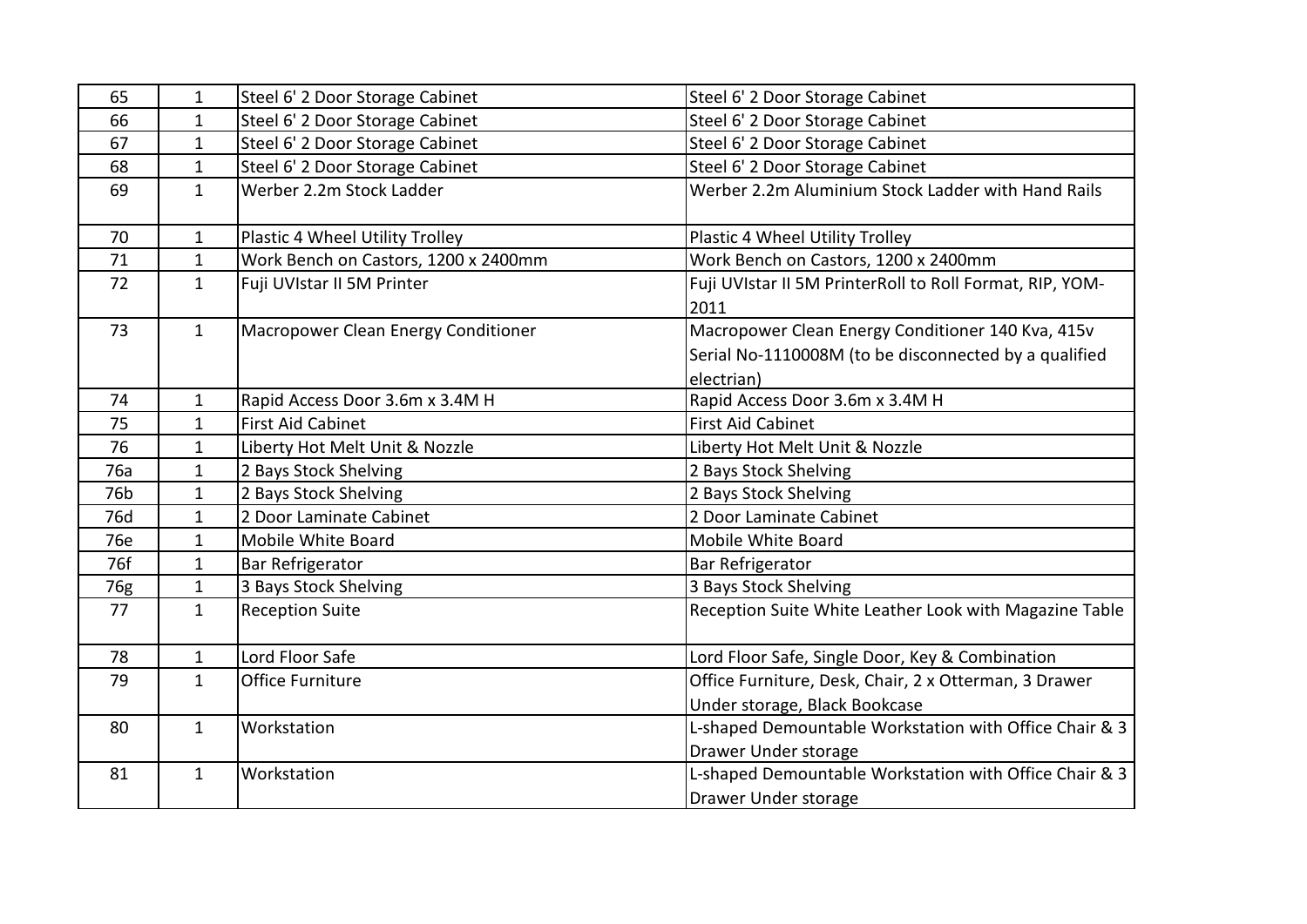| 82  | $\mathbf{1}$   | Workstation                                    | L-shaped Demountable Workstation with Office Chair & 3 |
|-----|----------------|------------------------------------------------|--------------------------------------------------------|
|     |                |                                                | Drawer Under storage                                   |
| 83  | $\mathbf{1}$   | Workstation                                    | L-shaped Demountable Workstation with Office Chair & 3 |
|     |                |                                                | Drawer Under storage                                   |
| 84  | $\mathbf{1}$   | Workstation                                    | L-shaped Demountable Workstation with Office Chair & 3 |
|     |                |                                                | Drawer Under storage                                   |
| 85  | $\mathbf{1}$   | Workstation                                    | L-shaped Demountable Workstation with Office Chair & 3 |
|     |                |                                                | Drawer Under storage                                   |
| 86  | $\mathbf{1}$   | Workstation                                    | L-shaped Demountable Workstation with Office Chair & 3 |
|     |                |                                                | Drawer Under storage                                   |
| 87  | $\mathbf{1}$   | <b>Steel 4 Drawer Filing Cabinet</b>           | <b>Steel 4 Drawer Filing Cabinet</b>                   |
| 88  | $\mathbf{1}$   | Desk, Return & Typist Chair                    | Desk, Return & Typist Chair                            |
| 89  | $\mathbf{1}$   | Desk, Return & Typist Chair                    | Desk, Return & Typist Chair                            |
| 90  | $\mathbf{1}$   | Timber 2 Door Credenza                         | Timber 2 Door Credenza                                 |
| 91  | $\mathbf{1}$   | <b>Boardroom Table</b>                         | Boardroom Table Laminated Top, Steel Framed Legs,      |
|     |                |                                                | 4100 x 1280 x 780mm H                                  |
| 92  | 10             | 10 x White Leather Look Boardroom Chairs       | 10 x White Leather Look Boardroom Chairs               |
| 93  | $\mathbf{1}$   | White Board 1500 x 900mm                       | White Board 1500 x 900mm                               |
| 94  | $\mathbf{1}$   | Yealink Tele-conference Handset                | Yealink Tele-conference Handset                        |
| 96  | $\mathbf{1}$   | Panasonic Microwave Oven                       | Panasonic Microwave Oven                               |
| 97  | $\mathbf{1}$   | Whirlpool Microwave Oven                       | Whirlpool Microwave Oven                               |
| 98  | $\mathbf{1}$   | 4 x White Laminate Tables & Chairs (approx 15) | 4 x White Laminate Tables & Chairs (approx 15)         |
| 100 | $\mathbf{1}$   | Westinghouse Fridge/Freezer                    | Westinghouse Fridge/Freezer                            |
| 101 | $\mathbf{1}$   | Westinghouse Fridge/Freezer                    | Westinghouse Fridge/Freezer                            |
| 103 | $\overline{2}$ | Pin Boards                                     | Pin Boards                                             |
| 104 | $\mathbf{1}$   | Laminate Desk & Office Chair                   | Laminate Desk & Office Chair                           |
| 105 | $\mathbf{1}$   | Laminate Desk, Return & Office Chair           | Laminate Desk, Return & Office Chair                   |
| 106 | $\mathbf{1}$   | Laminate Desk, Return & Office Chair           | Laminate Desk, Return & Office Chair                   |
| 107 | $\mathbf{1}$   | White Laminate 2 Door Cabinet 1050 x 900mm     | White Laminate 2 Door Cabinet 1050 x 900mm             |
| 108 | $\mathbf{1}$   | Circular Meeting Table & 2 Chairs              | Circular Meeting Table & 2 Chairs                      |
| 109 | $\mathbf{1}$   | Bookcase 6' Laminate                           | Bookcase 6' Laminate                                   |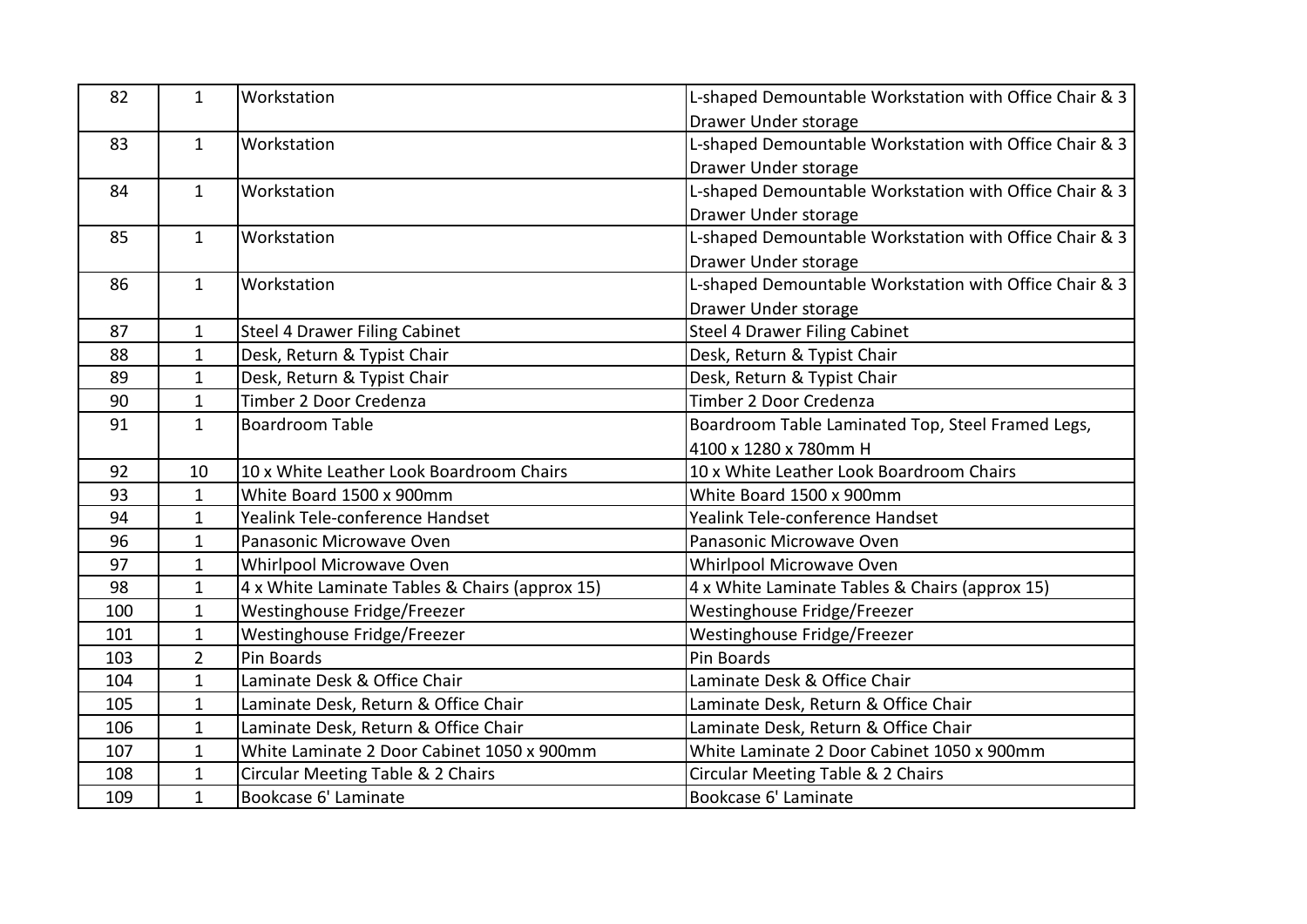| 110 | $\mathbf{1}$ | Laminate Desk, Return, Under storage & Chair   | Laminate Desk, Return, 3 Drawer Under storage & Chair |
|-----|--------------|------------------------------------------------|-------------------------------------------------------|
| 112 | $\mathbf{1}$ | Meeting Table & 3 Chairs                       | Meeting Table & 3 Chairs                              |
| 113 | $\mathbf{1}$ | Workstation & Office Chair                     | Workstation & Office Chair                            |
| 114 | $\mathbf{1}$ | Cabinet 6' 2 Door                              | Cabinet 6' 2 Door                                     |
| 115 | $\mathbf{1}$ | Office Furniture                               | Laminate Desk, Return, Typist Chair, 2 x Underdesk    |
|     |              |                                                | <b>Storage Units</b>                                  |
| 116 | $\mathbf{1}$ | Laminate Desk, Return & Chair                  | Laminate Desk, Return & Chair                         |
| 117 | $\mathbf{1}$ | Underdesk Cabinet 3 Drawer                     | <b>Underdesk Cabinet 3 Drawer</b>                     |
| 118 | $\mathbf{1}$ | Laminate Desk Return & Chair                   | Laminate Desk Return & Chair                          |
| 119 | $\mathbf{1}$ | Meeting Table Rectangular with 7 Fabric Chairs | Meeting Table Rectangular 2200 x 1100mm with 7 Fabric |
|     |              |                                                | Chairs                                                |
| 120 | $\mathbf{1}$ | <b>Steel Tippler Bin</b>                       | <b>Steel Tippler Bin</b>                              |
| 121 | $\mathbf{1}$ | Spill Kit                                      | Spill Kit                                             |
| 122 | $\mathbf{1}$ | Steel 2 Door 6' Cabinet                        | Steel 2 Door 6' Cabinet                               |
| 123 | $\mathbf{1}$ | 2 Cabinets & 1 Bookshelf                       | 2 Cabinets & 1 Bookshelf                              |
| 124 | $\mathbf{1}$ | Office Desk & Chair                            | Office Desk & Chair                                   |
| 125 | $\mathbf{1}$ | 2 Door Laminate Cabinet                        | 2 Door Laminate Cabinet                               |
| 126 | $\mathbf{1}$ | 4 Door Laminate Credenza                       | 4 Door Laminate Credenza                              |
| 127 | $\mathbf{1}$ | Desk & Chair                                   | Desk & Chair                                          |
| 128 | $\mathbf{1}$ | Desk & Chair                                   | Desk & Chair                                          |
| 129 | $\mathbf{1}$ | Desk & Chair                                   | Desk & Chair                                          |
| 130 | $\mathbf{1}$ | Laminate Desk                                  | Laminate Desk                                         |
| 131 | $\mathbf{1}$ | Desk & Chair                                   | Desk & Chair                                          |
| 132 | $\mathbf{1}$ | Desk & Chair                                   | Desk & Chair                                          |
| 133 | $\mathbf{1}$ | Desk & Chair                                   | Desk & Chair                                          |
| 134 | $\mathbf{1}$ | Laminate Credenza                              | Laminate Credenza                                     |
| 135 | $\mathbf{1}$ | Desk Laminate                                  | Desk Laminate                                         |
| 136 | $\mathbf{1}$ | Desk & Return                                  | Desk & Return                                         |
| 137 | $\mathbf{1}$ | Desk & Chair                                   | Desk & Chair                                          |
| 138 | $\mathbf{1}$ | Desk, Return & Chair                           | Desk, Return & Chair                                  |
| 139 | $\mathbf{1}$ | <b>Steel Tippler Bin</b>                       | <b>Steel Tippler Bin</b>                              |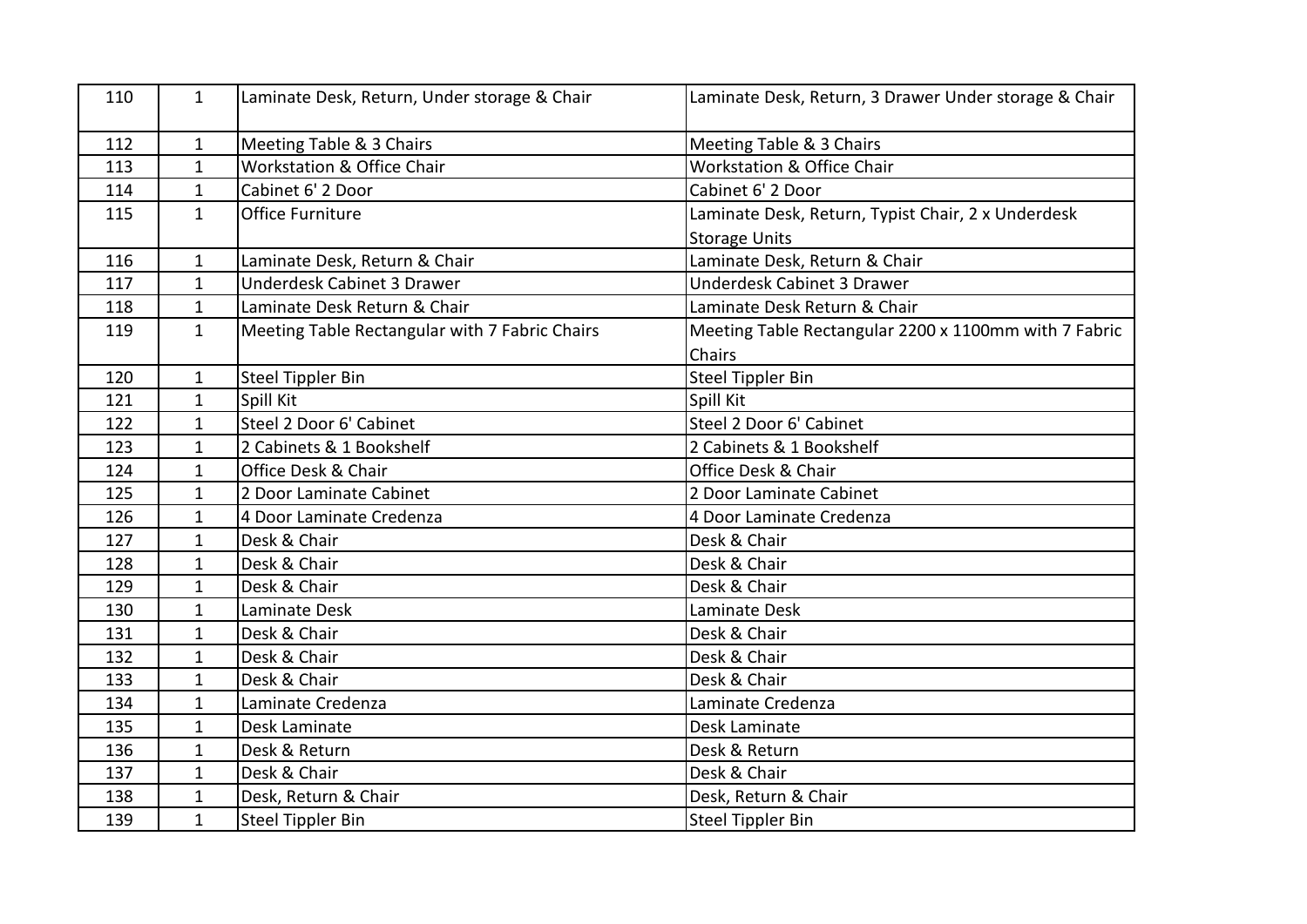|       | Lots Located in Campbellfield, Victoria |                                                  |                                                           |  |  |
|-------|-----------------------------------------|--------------------------------------------------|-----------------------------------------------------------|--|--|
| 1310  | $\mathbf{1}$                            | Marvel Interactive Coffee Table LCD Touch Screen | Marvel Interactive Coffee Table LCD Touch Screen 500 x    |  |  |
|       |                                         |                                                  | 1200mm                                                    |  |  |
| 1320  | $\mathbf{1}$                            | Marvel Interactive Display Stand                 | Marvel Interactive Display Stand Double Sided LCD Touch   |  |  |
|       |                                         |                                                  | Screen 580 x 1040mm                                       |  |  |
| 1330  | $\mathbf 1$                             | Marvel Media Screen 520 x 920 (non interactive)  | Marvel Media Screen 520 x 920 (non interactive)           |  |  |
| 1330a | $\mathbf{1}$                            | Marvel Media Screen 520 x 920 (non interactive)  | Marvel Media Screen 520 x 920 (non interactive)           |  |  |
| 1340  | $\mathbf{1}$                            | Giant 6m x 2m LED Media Screen                   | Giant 6m x 2m LED Media Screen 6m x 2m with Custom        |  |  |
|       |                                         |                                                  | Timber Support Stand (Made up of 1m x1m                   |  |  |
|       |                                         |                                                  | interchangeable LED panels)                               |  |  |
| 1350  | $\mathbf{1}$                            | Safetech Pallet Wrapper                          | Safetech Pallet Wrapper                                   |  |  |
| 1360  | $\mathbf{1}$                            | Crown Lift Truck                                 | Crown Lift Truck Battery Electric Model-ST3020 900 KG     |  |  |
|       |                                         |                                                  | Pallet Straddle with In-built Charge                      |  |  |
| 1370  | $\mathbf{1}$                            | Mitsubishi 2.5T Forklift                         | Mitsubishi 2.5T Forklift Model FG-25, LPG, 3 Stage        |  |  |
|       |                                         |                                                  | Container Mast, Side Shift, Auto, Hrs-8,512               |  |  |
| 1380  | 50                                      | <b>Visual Display Monitors</b>                   | Visual Display Monitors 950 x 500mm (unused in boxes)     |  |  |
|       |                                         |                                                  |                                                           |  |  |
| 1390  | 40                                      | <b>Retail Display Framed</b>                     | Retail Display Framed 400 x 460mm                         |  |  |
| 1400  | $\mathbf{1}$                            | Wohlenberg 150 Paper Guillotine                  | Wohlenberg 150 Paper Guillotine Maximum Cut 1500mm,       |  |  |
|       |                                         |                                                  | Air Table, Safety Beams, Serial No-2955-022               |  |  |
|       |                                         |                                                  |                                                           |  |  |
| 1410  | $\mathbf{1}$                            | Sias Screen Printer                              | Sias Screen Printer Single Screen Model-Serifast 143-180, |  |  |
|       |                                         |                                                  | Serial No-941017 (1994) Max Sheet 1870 x 1270mm, with     |  |  |
|       |                                         |                                                  | Sias Twin Lamp UV Drying Tunnel                           |  |  |
| 1420  | $\mathbf{1}$                            | Sias Screen Printer                              | Sias Screen Printer Single Screen Model-Serifast 92-126,  |  |  |
|       |                                         |                                                  | Serial No-88670 (1988) Max Sheet 920 x 1260mm, with       |  |  |
|       |                                         |                                                  | Sias Twin Lamp UV Drying Tunnel                           |  |  |
| 1430  | $\mathbf{1}$                            | <b>Steel Safety Cage</b>                         | <b>Steel Safety Cage</b>                                  |  |  |
| 1440  | $\mathbf{1}$                            | Adco Squeegee Grinder                            | Adco Squeegee Grinder 3 Meter Capacity                    |  |  |
| 1450  | $\mathbf{1}$                            | <b>HM Eyelet Press</b>                           | HM Eyelet Press Model-HHF-12S with Work Table             |  |  |
| 1460  | $\mathbf{1}$                            | <b>Endurance Air Compressor</b>                  | Endurance Air Compressor Twin Cylinder Mounted on         |  |  |
|       |                                         |                                                  | <b>Steel Receiver</b>                                     |  |  |